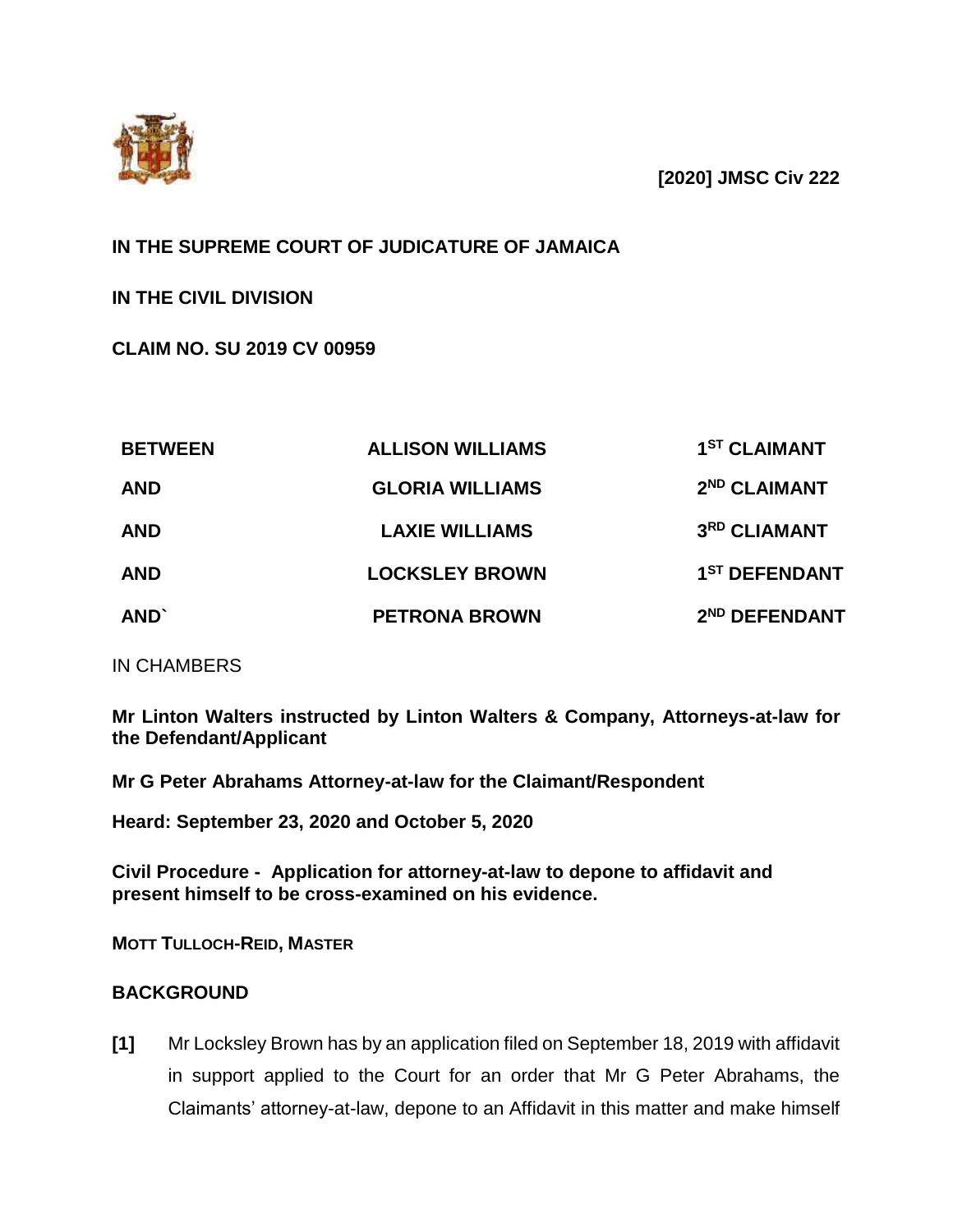available to attend the Trial for Cross-Examination pursuant to Rule  $26.1(1)(m(v))$ of the Civil Procedure Rules. The grounds on which the application is being made are:

- a. Mr Abrahams represented the Claimants in his capacity as attorney-atlaw in the purchase of property, which is the subject of the claim.
- b. The affidavit of Mr Abrahams's secretary which is filed in support of the Fixed Date Claim Form will not advance the matter because she can only address the issues that were communicated to her by Mr Abrahams.
- **[2]** What makes the application interesting is that Mr Walters, the Applicant's attorney is insisting on Mr Abrahams deponing to the affidavit and presenting himself for cross-examination in circumstances where Mr Abrahams is a sole practitioner and the only attorney on record for the Claimants.
- **[3]** The application is made pursuant to CPR 26.1(1)(m)(v). I have perused the rules but have not come across that rule so I am assuming that counsel is intending to rely on CPR  $26.1(2)(m)$  and CPR  $26.1(2)(v)$ . They provide as follows:

*CPR 26.1(2) – "Except where the Rules provide otherwise, the court may:*

*"(m) require any party or a party's attorney-at-law to attend the Court.*

*(v)take any other step, give any other direction or make any other order for the purpose of managing the case and furthering the overriding objectives"*

**[4]** I will say initially that I do not understand CPR 26.1(2)(m) to mean that the court can require a party's attorney to attend court to be cross-examined. I believe it means the Court can require a party's attorney-at-law to attend Court for the purposes of representing the interest of his client.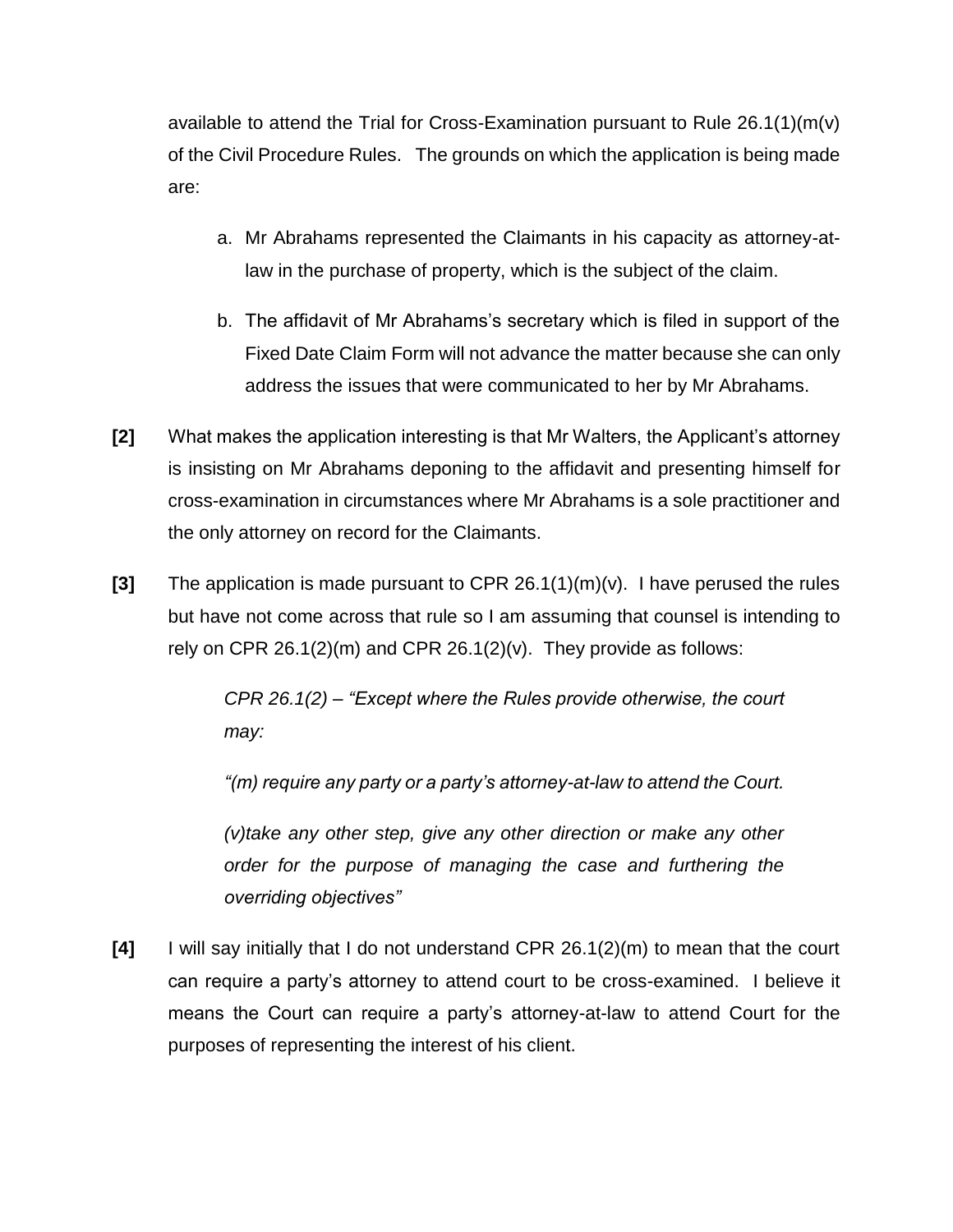- **[5]** On July 29. 2020, I made orders that the Claimants' should file an affidavit in response to the Applicant's affidavit and for written submissions to be filed and served. Neither order was complied with. On September 23, 2020 when the matter came up before me, submissions were given orally and no legal authority was cited by either the Applicant or the Respondent in support of their respective positions.
- **[6]** The jist of Mr Brown's affidavit in support of the application is that he and his wife, the second defendant, entered into an agreement with the claimants to sell their property to them. Several discussions were held between both their attorneys, who happen to be Mr Walters for the Vendors (now the applicants) and Mr Abrahams for the Purchasers (now the respondents). Mr Brown alleges that the claimant failed to honour the terms of the agreement for sale and the sale was cancelled because the Letter of Undertaking from the Mortgagee came late. A formal letter was issued demanding the letter of undertaking and making time of the essence and it is his view that since Mr Abrahams was the only person who was communicating with Mr Walters about the issues on the Claimants' behalf only he would have the knowledge of the transaction and so only he should be able to testify to the facts of the transaction at the trial. He should therefore swear an affidavit and submit himself to be cross-examined by Mr Walters.

#### **Mr Walter's submissions**

**[7]** Mr Walters submits that none of the claimants has filed an affidavit in support of the claim. The affidavit which supports the claim was sworn to by Mrs Claudia Thompson-Smith who describes herself as the legal assistant to Mr G Peter Abrahams. Mr Walters argues that the issues that are raised in Mrs Thompson-Smith's affidavit are matters that came up during the sale and that as she did not engage with him on the issues, she is not able to speak to them except to say what she was told by Mr Abrahams. I asked Mr Walters if his position would be the same if Mrs Thompson-Smith had been the person who was dealing with the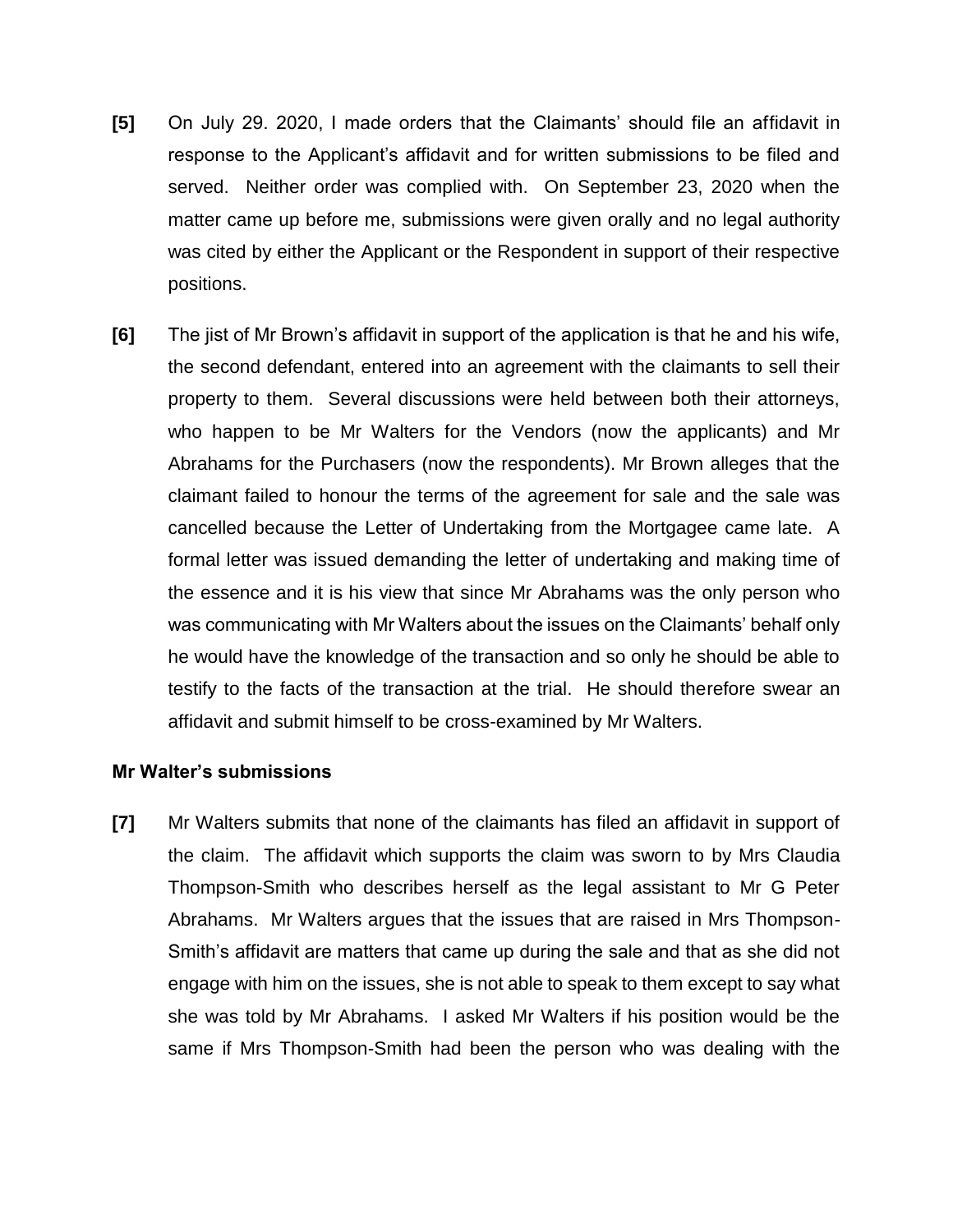transaction. He responded by saying that all his correspondence was with Mr Abrahams not with Mrs Thompson-Smith.

**[8]** I agree with Mr Walters that the absence of affidavits from the Claimants in support of their claim is rather unusual. One would expect the Claimants to give the evidence to set out the loss they are alleged to have experienced because of the actions or inactions of the defendant. While Mr Abraham's secretary may have knowledge of the transaction, it is not her loss, and so she while she could be a witness in the Claimants' cause, her evidence on its own, would not be sufficient to set out the loss which the Claimants are alleging they suffered.

### **Mr Abrahams' submissions**

**[9]** Mr Abrahams argues that there are no cases of a Court making an order for a sole practitioner to give evidence in the matter in which he acts for a party. He says if this were permissible he would be asked to retain a lawyer to act for his clients so he could be a witness on his client's behalf. He submits that since Mr Walters is suggesting that he (Mr Abrahams) should give evidence and submit to crossexamination because of conversations they had with each other, it must mean that Mr Walters himself should give evidence and submit to cross-examination. He further submits that his secretary was able to speak to the issues that are the subject of the claim because she was the person dealing with the matter in his office.

### **THE ISSUE**

**[10]** I am required to consider whether Mr G Peter Abrahams, attorney-at-law for the Claimants should be compelled to swear an affidavit in this claim and subject himself to cross-examination.

### **THE LAW**

**[11]** Neither counsel saw it fit to assist the Court with authority which supported their respective positions. I was therefore tasked with doing my own searches.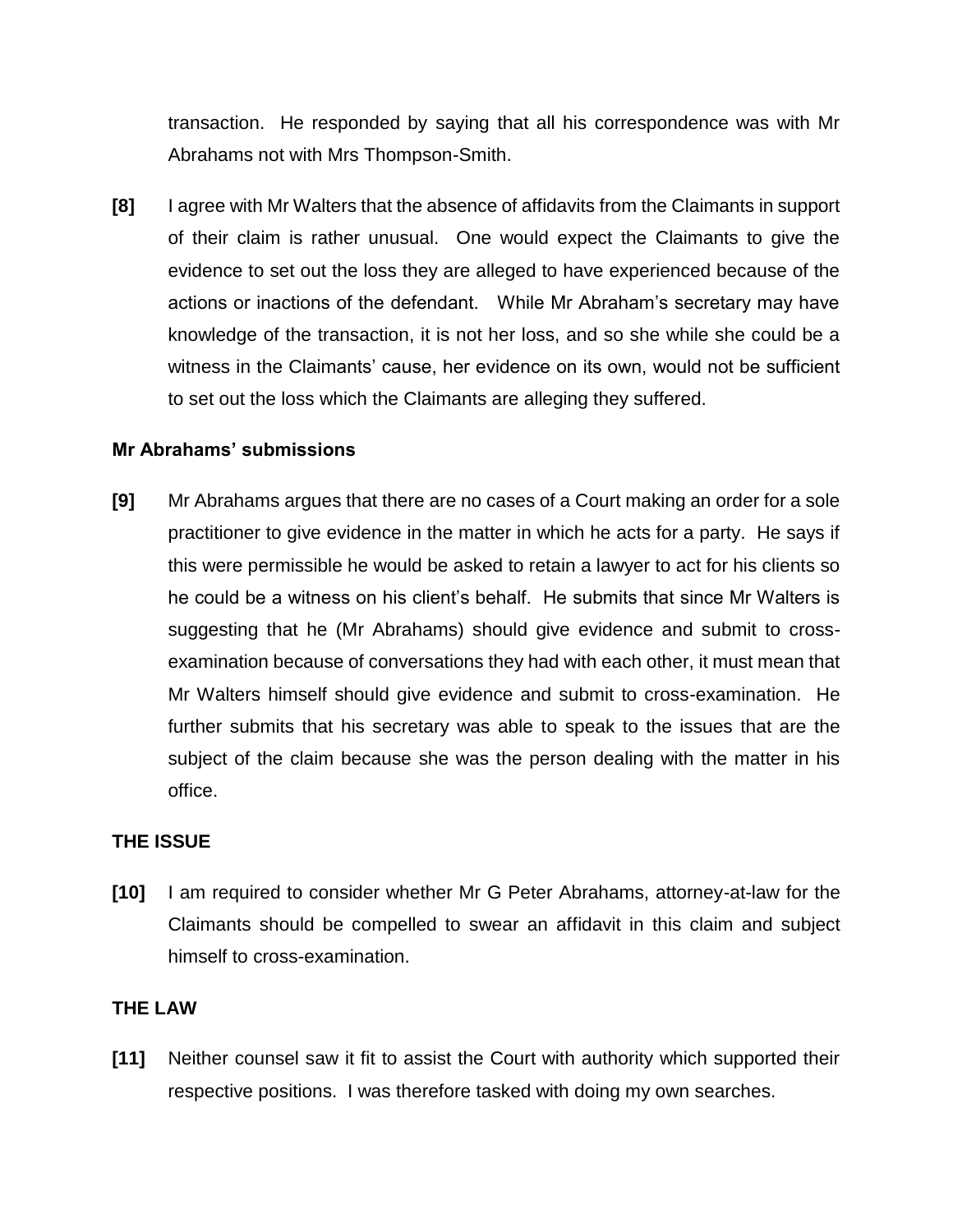Canon V of The Legal Profession (Canons of Professional Ethics) Rules, set out in the Jamaica Gazette December 29, 1978 provides as follows:

*"(p) While appearing on behalf of his client, an Attorney shall avoid testifying on behalf of that client, except as to merely formal matters, or when essential to ends of justice, and if his testimony is material to the cause, he shall, wherever possible, leave the conduct of the case to another Attorney"*

**[12]** The case of *Cable & Wireless Jamaica Limited v Eric Jason Abrahams [2019] JMCC Comm 7* delivered on March 15, 2019 is also helpful. In that case, one of the Defendant's attorneys-at-law swore an affidavit on which they wished to rely in putting forward the Defendant's defence. At paragraph 3 of the judgment, the Honourable Mr Justice Batts indicated that he would not be recognising the said attorney as appearing as counsel in the matter since his affidavit would be relied on by the defendants. He reasoned that

> *"…the well-recognised rule of practice that, save for matters of a purely formal nature, an attorney at law ought not to give evidence in a matter in which he appears. If circumstances arise where it becomes necessary, or desirable, for him or her to give evidence then other counsel ought to be briefed. The practice or convention is obviously designed to maintain that degree of dispassion, desirable or proper representation, and to avoid the prospect of an attorney being cross-examined by opposing counsel in the same case."*

Batts J drew attention to Canon V(p) of the *Legal Profession (Canons of Professional Ethics) Rules* set out above. He questioned if an attorney has to be subjected to cross-examination, how would he then be re-examined. In the case before Justice Batts, the attorney was one from a firm of attorneys-at-law and he was not the only attorney on record for the Defendant. In the case before me, Mr Abrahams is a sole practitioner so the question as to how he would be able to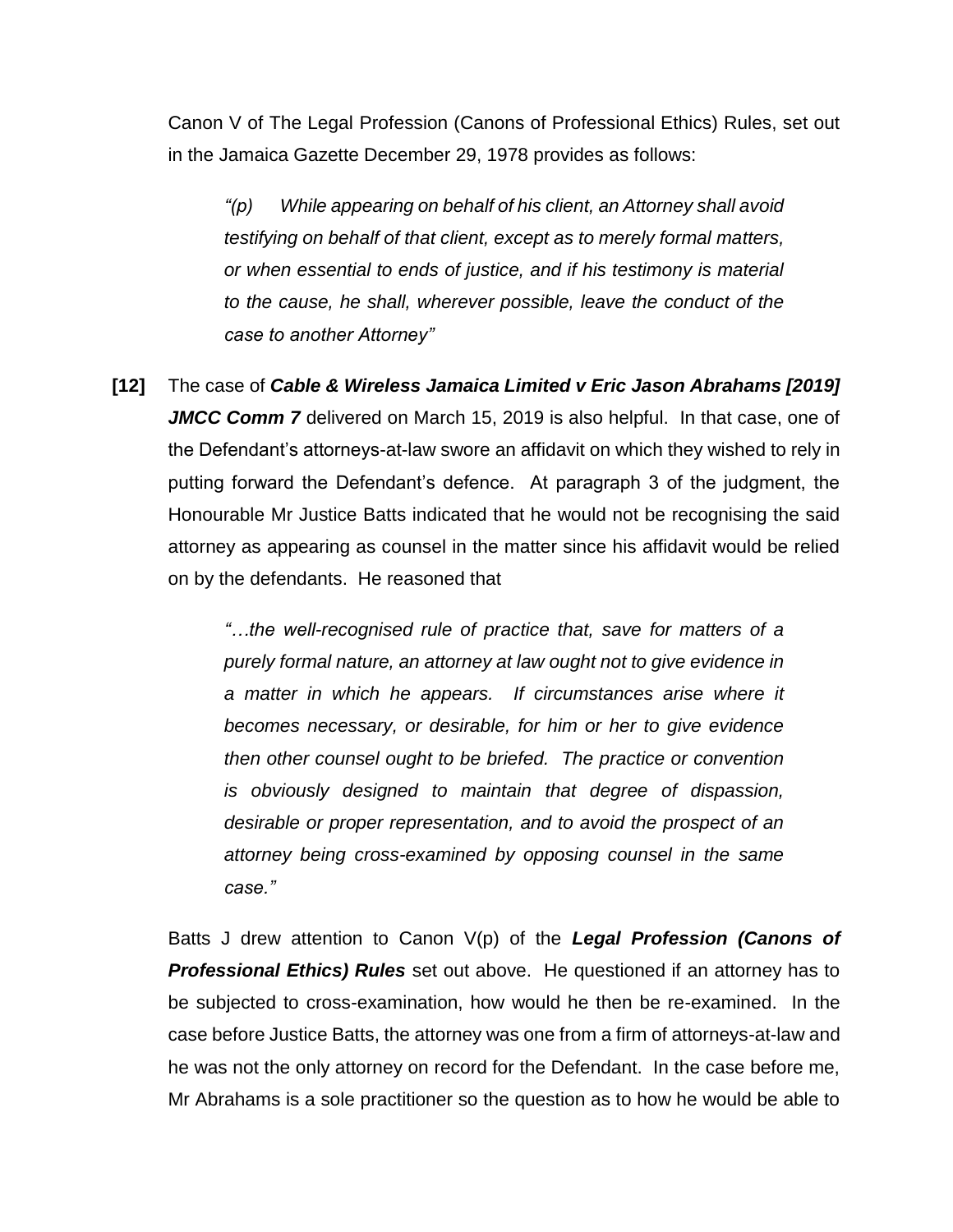conduct the matter on behalf of his client becomes even more pointed. It would seem he would have to leave the conduct of the case to another attorney.

- **[13]** Canon V(p) is aimed at preventing attorneys-at-law from giving evidence and making submissions on the same issue. It also protects the attorney-at-law in that it allows him or her to give full uninhibited representation to his or her clients. It protects the client in the same way in that the client is assured of full uninhibited representation by his attorney-at-law.
- **[14]** Are the matters which the Defendants want Mr Abrahams to depone to merely formal matters? Is the evidence that the Defendants want Mr Abrahams to depone to essential to ends of justice? Would Mr Abrahams' evidence be material to the cause? The answer to all the questions must be answered in the negative. I do not find that Mr Abrahams should be compelled in these circumstances to swear an affidavit. I also do not find that in these circumstances he needs to leave the conduct of the case to another attorney. I am of the view that the evidence which Mr Walters wishes to solicit can come from the Claimants with the supporting evidence from Mr Abrahams' legal assistance. If I were to find otherwise, I would also have to order that Mr Walters is obliged to swear an affidavit and submit to cross-examination because on his own submissions and on the evidence of Mr Locksley Brown, it was he who had dialogue with Mr Abrahams concerning the issues that now form the basis of the claim. The claim is not one as between the attorneys. It is one as between the parties. I therefore order as follows:
	- a. Mr G Peter Abrahams, Attorney-at-law is not required to depone to an Affidavit in this matter or make himself available or attend the trial to be cross-examined.
	- b. The trial date set for October 6, 2020 is vacated and the trial is to take place on April 13, 2021, for one day.
	- c. The Claimants, Allison Williams, Gloria Williams and Laxie Williams are permitted to file and serve an Affidavit or Affidavits in Support of the Fixed